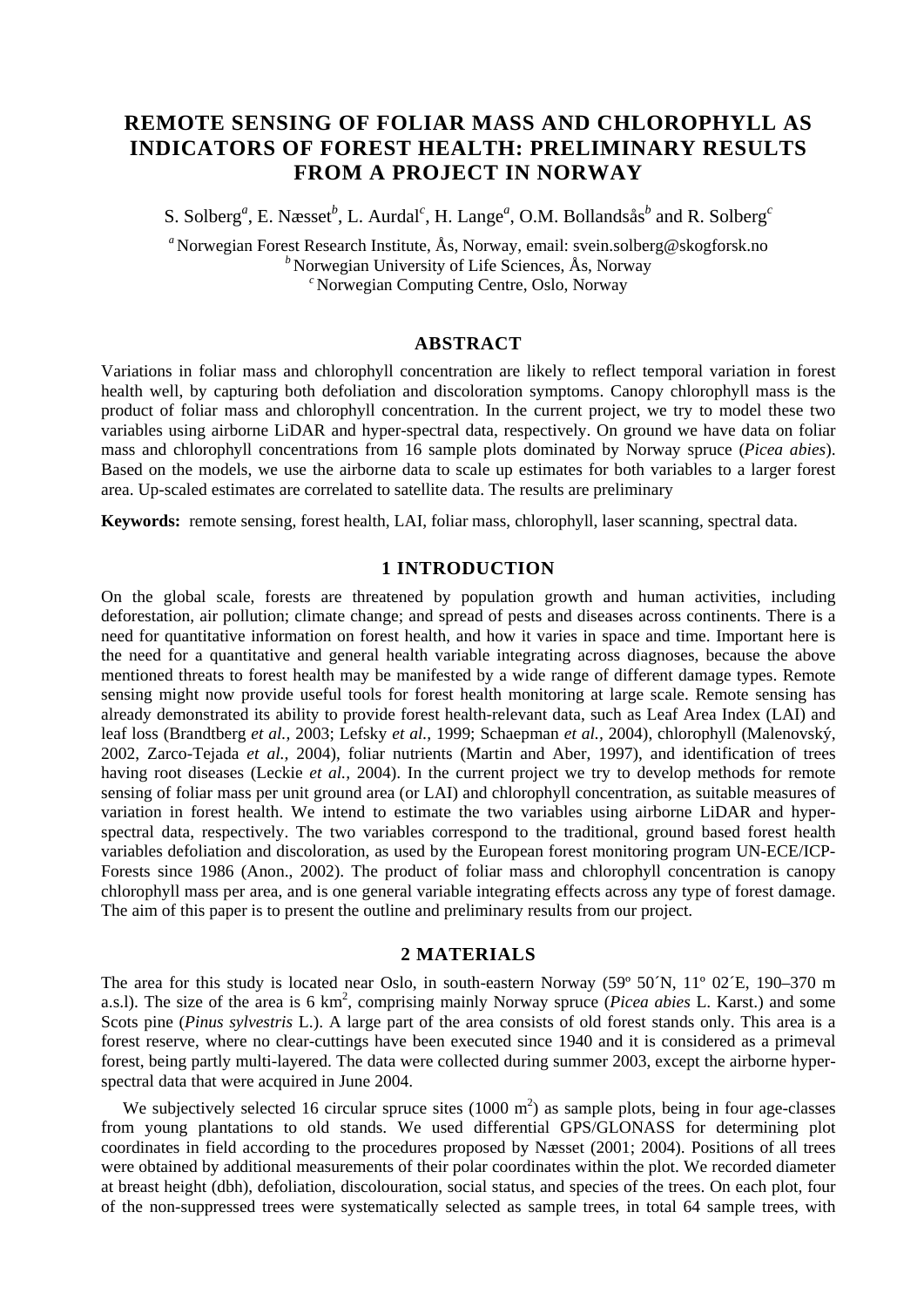additional measurements and branch sampling for foliar mass and chlorophyll measurements. Branches were sampled from the lower, the middle and the upper parts of the crown. For 11 of the sample plots, we measured optical Leaf Area Index using a LiCor LAI-2000 plant canopy analyzer. For each plot, five LAI readings were obtained by measuring at the centre and 3 m away from the centre in each of the four cardinal directions. These LAI measurements were done as a measure of foliar mass, being an alternative approach to the foliar mass measurements of the sample trees. The forest area was classified into stands, with tree species and age class given for each stand. This was done as part of an operational forest inventory by a commercial company in Norway (Prevista).

Laser data were acquired on October 10, 2003, by a Hughes 500 helicopter carrying the ALTM 1233 laser scanning system produced by Optech, Canada. The leaf conditions were in an intermediate state, i.e. the deciduous trees were still foliferous at the time of the flight. The average flying altitude was approximately 600 m. First and last returns were recorded. The last return data were used to model the terrain surface. Hyper-spectral data were acquired on June 30, 2004, by a Cessna 172 airplane carrying the ASI (Airborne Spectral Imager) developed by Norsk Elektro Optikk AS, Norway (Anon., 2004). The average flying altitude was 900-1200 m above the ground. The data set was radiometrically calibrated to obtain radiance. We used the VNIR module of the ASI instrument, which is a pushbroom scanner covering 400-1000 nm in 160 bands. For both flights, GPS and inertial navigation system data were logged continuously to provide geometric correction and geo-referencing.

We have one SPOT quarter-scene aquired on August 17, 2003. The image is a level 3 SPOT image with a spatial resolution of  $10x10$  m; four spectral bands: green, red, NIR and SWIR. The image was georeferenced and radiometrically corrected.

## **3 METHODS**

In order to assign pixels from the airborne hyper-spectral data set uniquely to sample trees, the crown outlines were modelled using the LiDAR point cloud. This was done by filtering out the uppermost LiDAR points; making a digital canopy surface model (DSM) by smoothing these points into a grid; and applying a watershed algorithm to identify the tree crown outlines for each local maximum. These outlines (polygons) were then linked to the tree numbers from the ground data, based on the stem coordinates of the trees. Hyper-spectral pixels were then derived from an overlay of these polygons on the hyper-spectral images.

We estimated LAI from LiDAR data assuming that laser pulses penetrate the canopy layer in a similar way as solar radiation. The penetration of visible light through a canopy approximates the Beer-Lambert law:

## $\ln I_z/I_0 = -kLAI$

where  $I_z$  and  $I_0$  are light intensity below and above the canopy, respectively, and  $k$  is an extinction coefficient being species specific (Waring and Schlesinger, 1985). We assumed that the same applies for penetration of laser pulses through the canopy, and estimated a transformed version of this model:

#### $LAI = a \ln N/n<sub>e</sub>$

i.e. a linear, non-intercept regression model where *N* were the total number of LiDAR points and  $n<sub>g</sub>$  the number of LiDAR points below the canopy (ground hits). We parameterized this equation using the eleven plots with ground based LAI-2000 measurements, together with LiDAR data for the circular 1000  $m<sup>2</sup>$ sample plots. Recalculating the LiDAR data according to this model provided LiDAR based LAI estimates for the entire area, i.e. for every 10x10 m square matching the 10x10 m pixels in the SPOT data.

We selected chlorophyll concentrations measured in the upper part of the tree crowns for correlating with hyper-spectral data. In general, green plants have a very specific spectral signature, with low reflectance in visible light, and high reflectance in the near infrared range, i.e. the red-edge effect. We correlated chlorophyll concentrations to spectral variables that reflect this red-edge effect, i.e. so far NDVI. We calculated NDVI by summing channels in accordance with the wavelengths used in SPOT 5, i.e. red  $=$ 610-680 nm, and NIR = 780-890 nm.

We search for empirical relationships between satellite data and foliar mass and chlorophyll concentrations, where the latter two variables are estimated at a large scale using airborne data together with models between airborne data and ground data.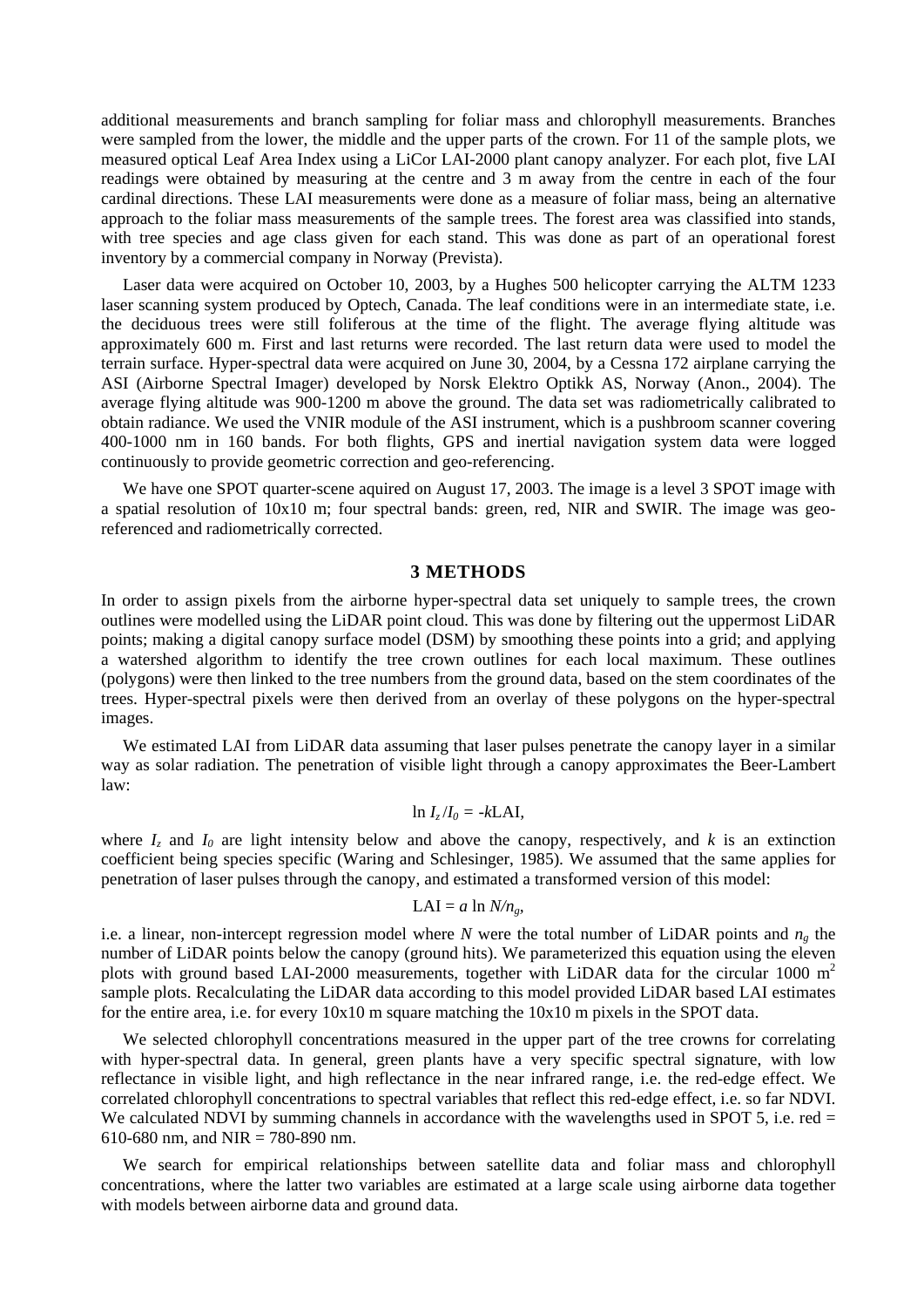## **3 RESULTS AND DISCUSSION**

The modelling of the digital canopy surface model (DSM) based on LiDAR data was quite successful, although some of the plots had a rather heterogeneous structure (Fig. 1). The tree segmentation algorithm used identified the ground based trees fairly well. All predominant trees were identified, around 70% of the dominant trees and 45% of the co-dominant trees.



Figure 1. DSM model of a 1000 m<sup>2</sup> plot in an old Norway spruce stand, visualized in 3D. Local maxima, being tree top candidates, are marked.

As expected, the relationship between LiDAR data and ground based LAI values followed nicely the Beer-Lambert law, where the intercept was non-significant and was discarded, and with a high R-square (Fig. 2). This, together with SPOT satellite data and forest stand data produced a data set of 46,000 pixels having both LAI estimates and SPOT NDVI, and where the main tree species was Norway spruce (Fig. 3). There was a relationship between the two variables LAI and NDVI. High LAI values and high NDVI values were generally seen in dense or old forests, mostly in lower parts of the terrain, while low values were seen mostly in upper hillsides and hill tops, which are dominated by scattered pine and aspen trees, and on clear cuttings and young stands. A preliminary, non-linear model between LAI and NDVI, following the approach of Roberts *et al.* (2004), gave a weak but significant relationship ( $R^2$ =0.16), with a saturation point of ca. 0.8 for NDVI at LAI-values around 4 and higher, when excluding clear-cuttings.



**Figure 2.** Linear regression of ground based LAI-2000 measurements against LiDAR 1. return data for eleven 1000 m2 circular plots of Norway spruce. Point labels = plot numberings.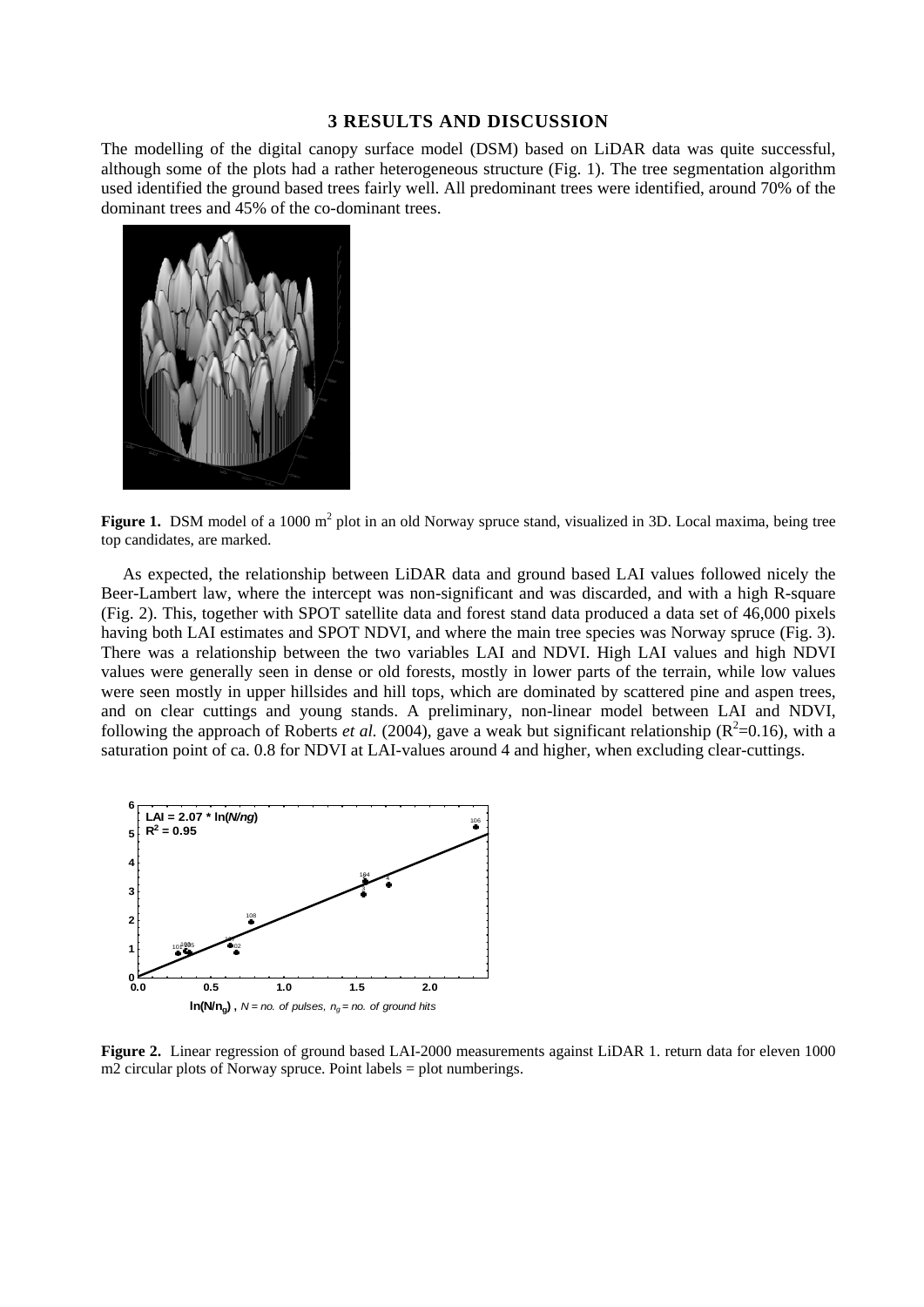

Figure 3. Comparison of SPOT NDVI (left) and LAI estimates based on airborne LiDAR (right) for the ~6km<sup>2</sup> forest area Østmarka. A general consistency is seen. However, also areas with low consistency are evident, one of which is marked with a white circle.

However, the match between NDVI and LAI was far from perfect. Some stands with young spruce trees had high NDVI values, but low LAI values. This is evident in the area marked with a circle in Fig. 3, being a spruce stand with tree heights around 1-2 m. A closer look on one of our sample plots in this area is shown in Fig. 4. The trees are evident in the normal black and white image, and they are also indicated by their crown segment polygons. However, in the NDVI-image the trees are no longer as clearly distinguishable from non-tree objects, likely due to chlorophyll-rich vegetation, seen as dark areas inbetween the trees. This illustrates a possible limitation of the easily available spectral data from satellites.



**Figure 4.** Polygons for the tree crown segments overlaid on black and white images of the airborne hyper-spectral data, normal black and white, i.e. visible light (left); and NDVI (right).

The second part of the work was the modelling of foliar chlorophyll concentrations using hyper-spectral data. Here we are in the beginning of the work only. We have started to overlay tree outline polygons on the hyper-spectral images, in order to derive hyper-spectral data for each of the 64 sample trees with chlorophyll concentration data. So far, we have data for 16 of the 64 sample trees. The spectral data followed the characteristic signature for vegetation, and this signature was quite stable within the entire tree crown, although the intensity varied from pixel to pixel (Fig. 5). Foliage chlorophyll concentrations in the upper canopy were positively, but only weakly  $(R^2=0.12)$  related to NDVI in the hyper-spectral data.